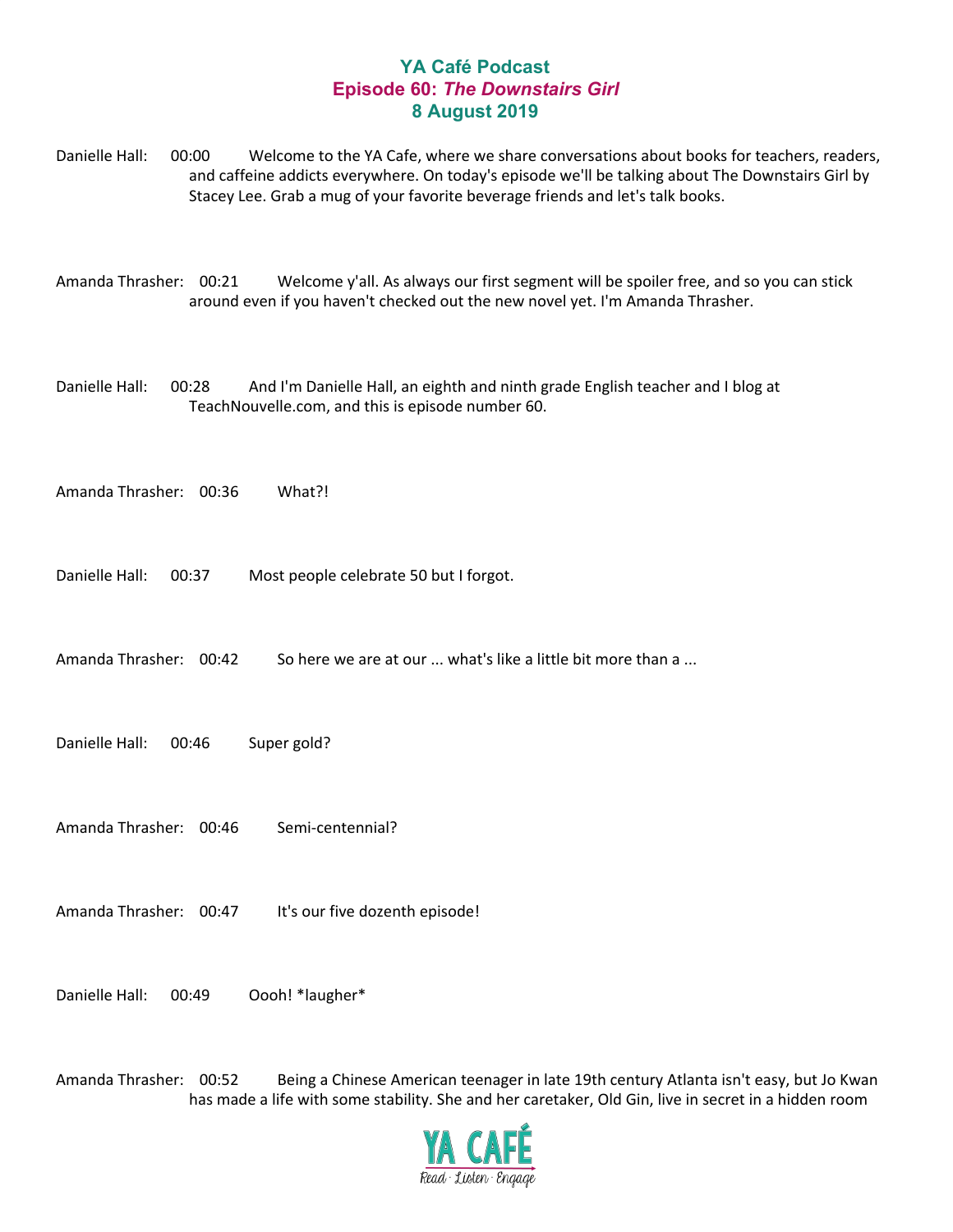below a house, eavesdropping on the family living above them. When Jo's fired without cause from her job as a hat maker she has no choice but to return to work as a lady's maid for a girl she despises. Luckily, Jo has a secret. She's taken to writing an advice column as "Miss Sweetie," a sauce box of a writer who takes a stand against some of the injustices taking root in her town. As Jo hunts down the truth about her family, past, and what it means to be Miss Sweetie, it's clear that her life, and her city, are going to change.

Danielle Hall: 01:31 I love the word sauce box.

Amanda Thrasher: 01:33 I liked its presence in the book also. I was like "I don't know what this is, but I know exactly what this is based on context."

- Danielle Hall: 01:39 Yeah. I was really excited for this book because I really enjoyed one of Stacy Lee's other novels, Under a Painted Sky, which has like a western setting and it's about a Chinese American girl who goes west, to San Francisco, for reasons I've forgotten. I forget plot details but not how a book makes me feel, and I still remember loving how that book made me feel.
- Danielle Hall: 02:01 And Downstairs Girl in a lot of ways made me feel like, engaged by this witty protagonist who was very, very specific, and was smarter than most of the people around her. I really liked this book. How about you Amanda? What did you think?
- Amanda Thrasher: 02:19 So I read this book after you did and you loved it so much and you were like, "I'm so excited for you to read this book." And I was like, "Cool," and I started reading it and I was like, "You know, not all books are for all people," \*laughter\* but I really enjoyed it after the first like 70 pages or so. I was super engaged. I got all the things that you mentioned about like this really witty protagonist, and like interesting cast of characters, and all these things. I did not see a lot of that in the first 70 pages I think because I did not have all the warm feelings from Stacy Lee, but I wound up really loving the book-

Danielle Hall: 02:52 Okay.

Amanda Thrasher: 02:52 ... After I got through that.

Danielle Hall: 02:53 So we should tell our listeners that you didn't read Under a Painted Sky.

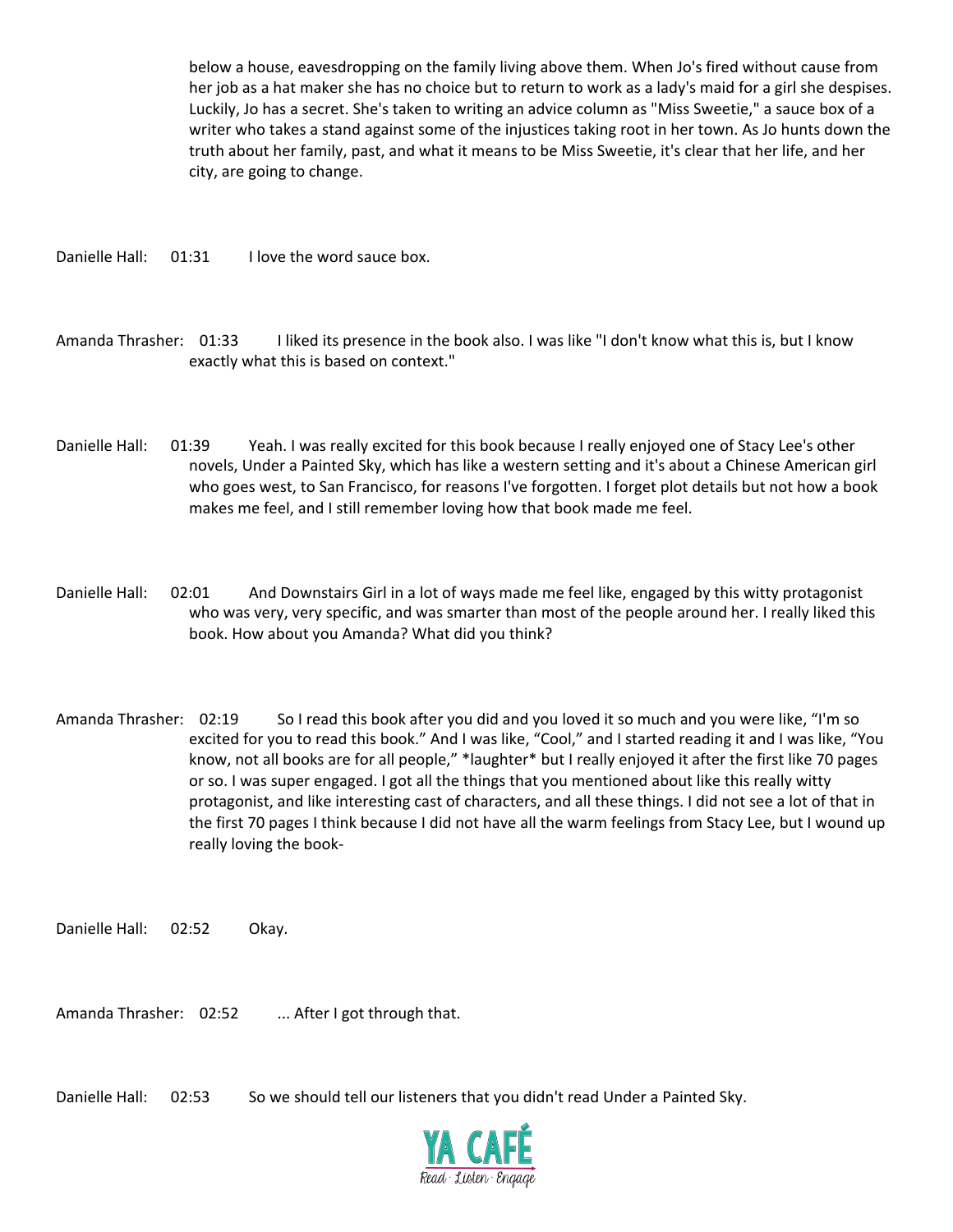Amanda Thrasher: 02:55 I did not.

Danielle Hall: 02:56 So it's not like you read it and hated it. You just didn't read it.

Amanda Thrasher: 02:58 Yes.

Danielle Hall: 02:59 Yes. Yeah. So it's true. Like we had different opinions on the first part, and it's hard to say how I would have felt about the first part had I not read the other book, because I did read the other book. But I think that one of the things that I struggled with with the first part, and like this isn't a spoiler, it happens within like the first 10 pages, and you said it in the summary, she gets fired from the hat shop because ... reasons.

Amanda Thrasher: 03:26 No, because no reasons. That's the whole thing.

- Danielle Hall: 03:28 Yeah, no reasons. Like that's important. It was just racism. And I really thought the hat thing would come back around and it didn't. So like I say that in the spoiler-free section because I want readers to go into this just knowing that the hat thing is not going to come back around.
- Amanda Thrasher: 03:44 Yeah. I thought it was weird to like spend a lot of time setting us in the hat shop, and with the characters of the hat maker and the assistant.
- Danielle Hall: 03:52 And they both come back.
- Amanda Thrasher: 03:54 I mean they kind of do, but I mean like when you're dealing with like the essential like first setting of a story, and then like immediately ripping us away from that, it felt like, "Oh, okay, well now I don't have anything to grab onto. I don't know anything about anyone."

Danielle Hall: 04:06 But neither did Jo. Maybe it's a form following content thing. One thing I loved about the hat shop, and I had to like take a break from reading and do some Googling, was that Jo does Chinese

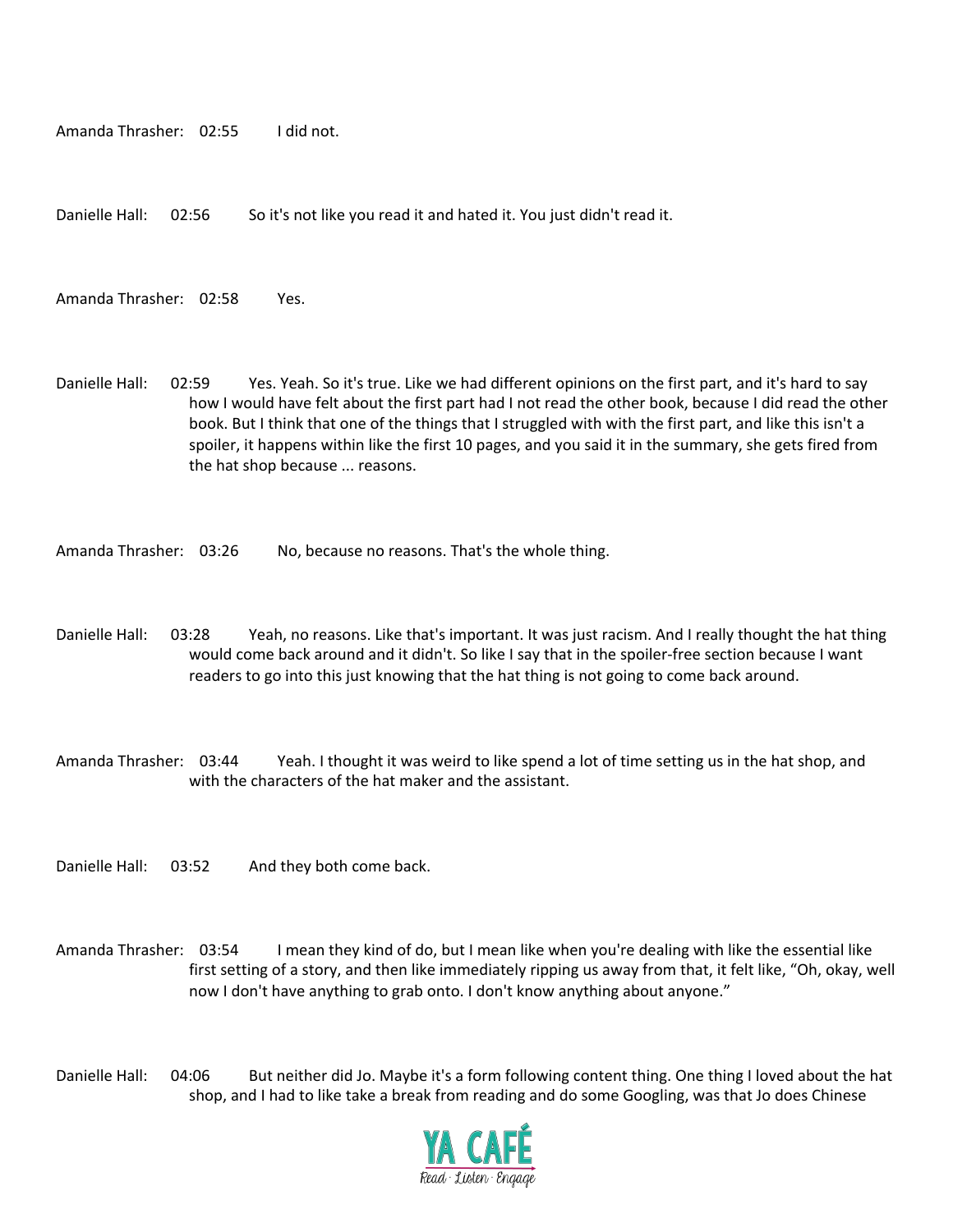knot tying and I was not familiar with this. I did not know how it was done and so I watched like a hundred YouTube videos about it because I was so fascinated. And that's one of the things I really like about Stacy Lee's books is that she gives her characters like interesting interests.

- Amanda Thrasher: 04:38 Yeah, I thought that was cool. Like I liked that presence. I think I just felt like ... like we talked about a little bit before about how we thought that a lot of this book was going to be her like making her way back to being a hat maker, because that seemed to be what her passion was, but then it turned out that it wasn't. But like I think that the characters are fantastic. I think this was a really great book. I thought the beginning was weak.
- Danielle Hall: 05:00 Fair. Okay. So a couple more things to talk about in the spoiler-free section. She goes from the hat world to this house which becomes the dominant setting of the book, and it is the Payne family, and they're are pain in her butt. So she goes to be a ladies maid to Caroline. And I thought this was so interesting because she has a past with this family. This is not a random choice. Like, she essentially grew up in this house with the Paynes, and then something happened and she got cast out, and like she doesn't really understand it, but Caroline doesn't like her. And there's all this tension. And Mrs. Payne doesn't like her. And I just thought all of that was so interesting, and for me definitely where like the primary mystery lies was like, "Why don't they like her? I don't get it. What's going to happen?"
- Danielle Hall: 05:54 And another thing about this family, I think that this family would have said that they were pretty progressive people.
- Amanda Thrasher: 06:02 Maybe, but they were not down with all the suffragette stuff happening either and ... I don't know.
- Amanda Thrasher: 06:07 I mean did they think that they mistreated our noble hero?

Danielle Hall: 06:12 No.

Amanda Thrasher: 06:13 Did they? Yes.

Danielle Hall: 06:14 Yes.

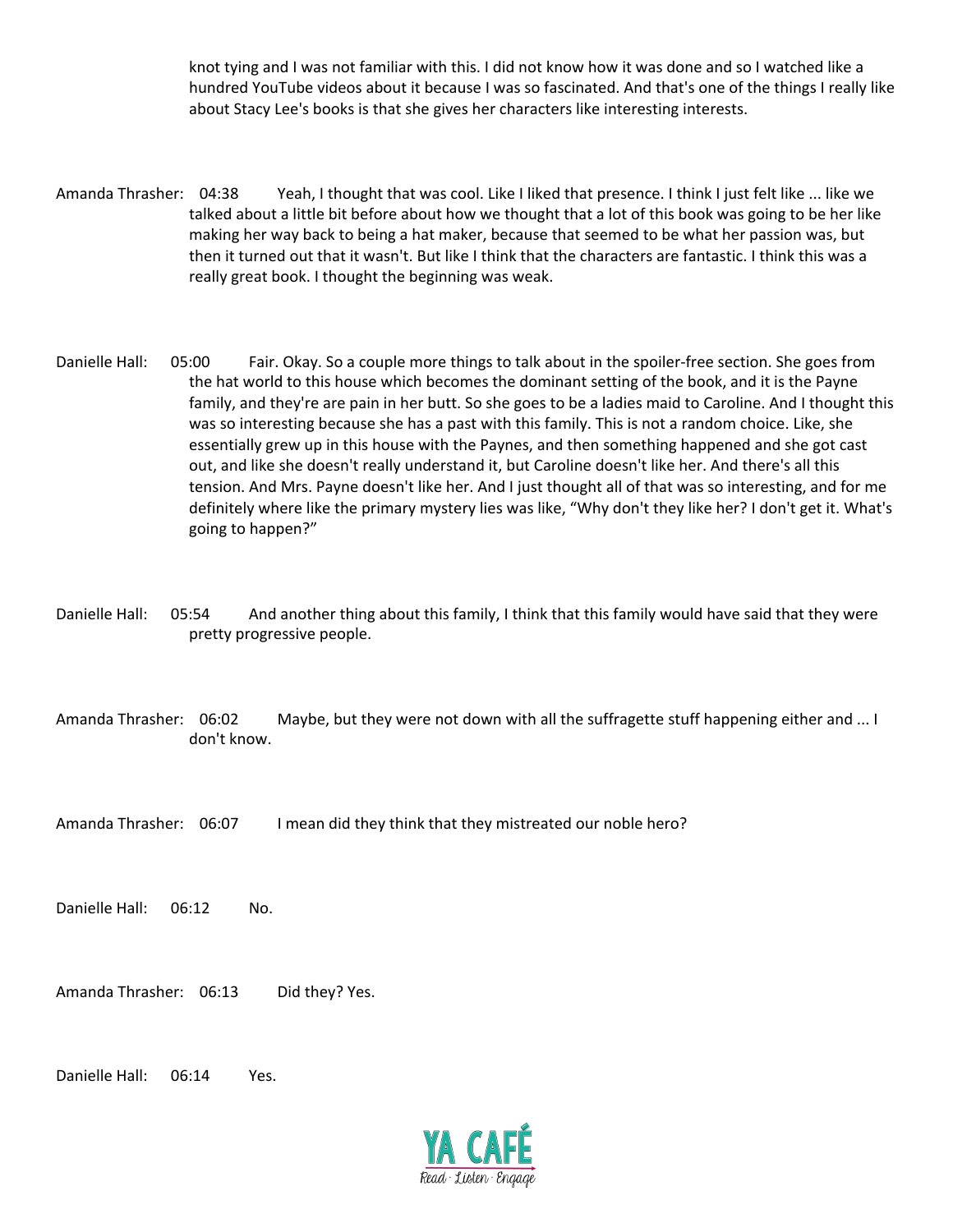Amanda Thrasher: 06:15 So one thing that's important to the book, as evidenced by the title of The Downstairs Girl, is that they are living below a different house in a secret like Underground Railroad compartment that is owned by one of the local newspaper publishers. And so Jo feels very attached to this family because she's grown up listening to them through her secret spy tube that-

Danielle Hall: 06:37 I loved that.

Amanda Thrasher: 06:37 Yeah, it was really sweet.

- Danielle Hall: 06:40 And you know that's her way into this whole agony aunt persona is this family above her. And that really is what gives her like the mobility through the rest of the plot, is this connection to this family, and they don't know that she's there. Also like I haven't done all the historical research that Stacy Lee has, so I'm probably misrepresenting this, but this whole concept stems from the fact that it's like illegal at this point in time to rent to Chinese Americans.
- Amanda Thrasher: 07:11 Yeah, I think it said that in there, either illegal or very difficult, because she did ask that one place like, "Hey, can we stay here?" And they were like, "Not enough money in the world for you." So it's either illegal or people aren't going to do it because people are terrible.
- Danielle Hall: 07:26 And I want to talk more about that in the spoiler section, but before we leave, I wanted to read one of the examples of the agony aunt letters, which function as epigraphs in this book as an introduction to some of the chapters. So here we go.
- Danielle Hall: 07:44 "Dear Miss Sweetie, my sisters and I wonder why must a woman suffer a few days each month? Sincerely, bloated, crampy, and spotty."
- Danielle Hall: 07:53 "Dear bloated, crampy and spotty. Because the alternative is worse, although they do get to vote. Sincerely, Miss Sweetie."
- Danielle Hall: 08:01 And with that friends we'll take our first break. When we come back we'll share about Things We Like a Latte, then we'll return to our discussion of The Downstairs Girl and dig a little deeper.

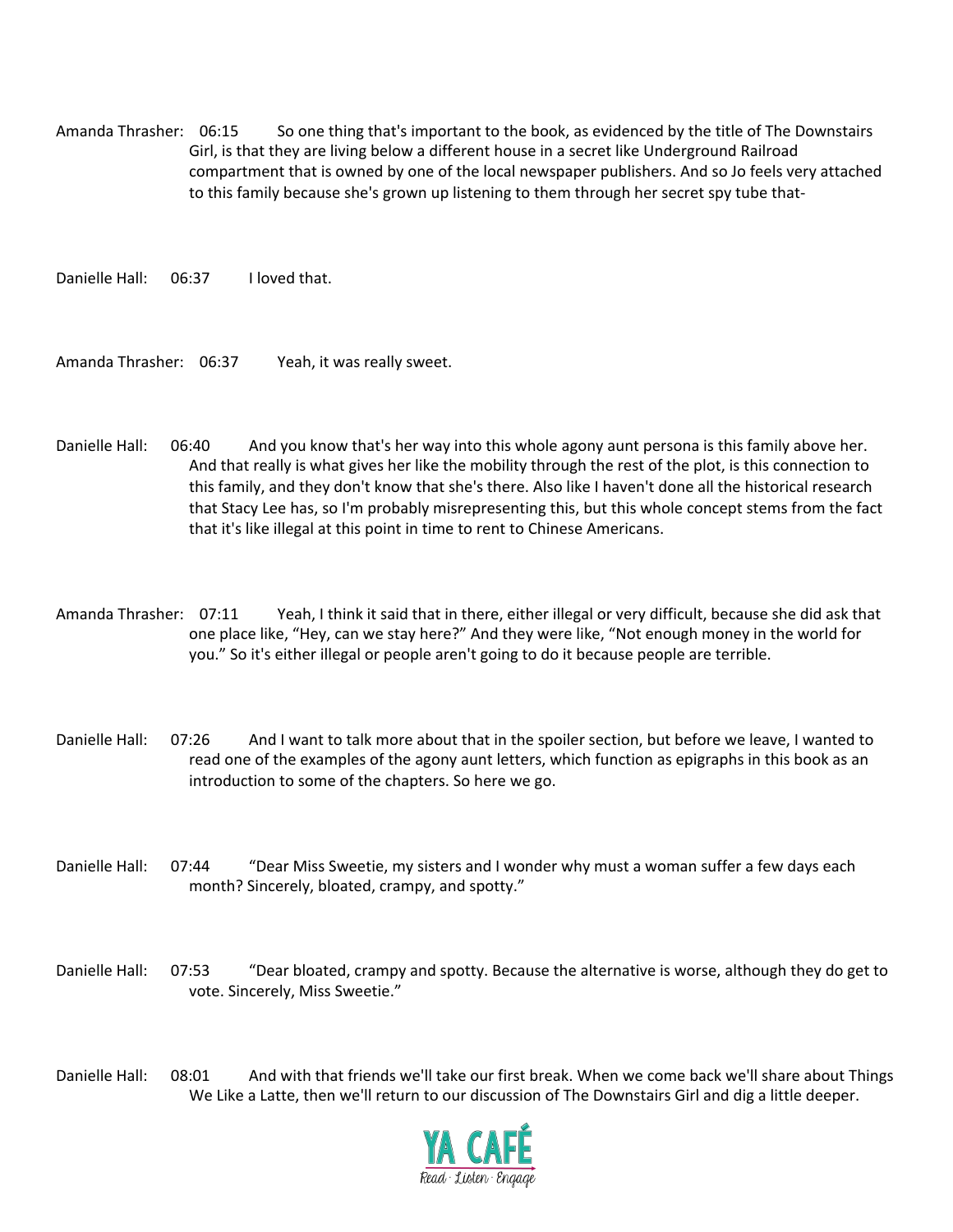Danielle Hall: 08:21 Hey friends, we need your support to keep making this podcast happen. One easy way to show your love is to order our book choices through our affiliate links. Up next we'll be discussing The Revolution of Birdie Randolph by Brandy Colbert. Order this book through the link in our show notes and help us keep bringing you great content. Happy reading.

Amanda Thrasher: 08:48 Welcome back y'all. It's time for Things We Like a Latte. Danielle, what's your brew of choice this week?

Danielle Hall: 08:55 Well, Amanda ...

Amanda Thrasher: 08:56 Well Danielle ...

- Danielle Hall: 08:58 So I finally got around to reading Lies My Teacher Told Me by James Loewen, and it's great. Like, it came out a long time ago, like almost 30 years ago, and I wish I had read it a lot earlier, but I am really enjoying it. Basically he talks about how American history textbooks in the United States have been written to perpetuate white supremacy, and to share this cultural mythology that erases the contributions of people of color and indigenous people. These textbooks do this in such a way that generates these quote unquote "patriotic undertones", and sustains white supremacy in a very insidious way. And Loewen really picks apart how that mythology was established, where it is erroneous, and how we could better serve students by teaching a truthful history.
- Danielle Hall: 09:43 So strongly recommend Lies My Teacher Told Me. Also there is a young readers version which I have but haven't read yet, so I will be sharing that on Instagram when I am done with it.
- Amanda Thrasher: 09:55 So as a teacher do you feel lied to and or that you are a liar?
- Danielle Hall: 10:00 Yes, both of those things, absolutely. You know, like I don't want to go into a lot of specific examples, because then it won't be things I like a latte, it'll be like things I hate a latte. But yeah, I mean it's very clear that these lies were in the textbooks, and as long as your teachers had to teach the textbooks, or like were so overwhelmed that they couldn't question them, or ... There are just so many aspects to it, it's very, very complex. It's not just like, you know, "the earth is flat" sort of thing, it's like very insidious and complicated, and it is very interesting to unravel this and I think it will make me a better teacher. How about you Amanda? What do you Like a Latte?

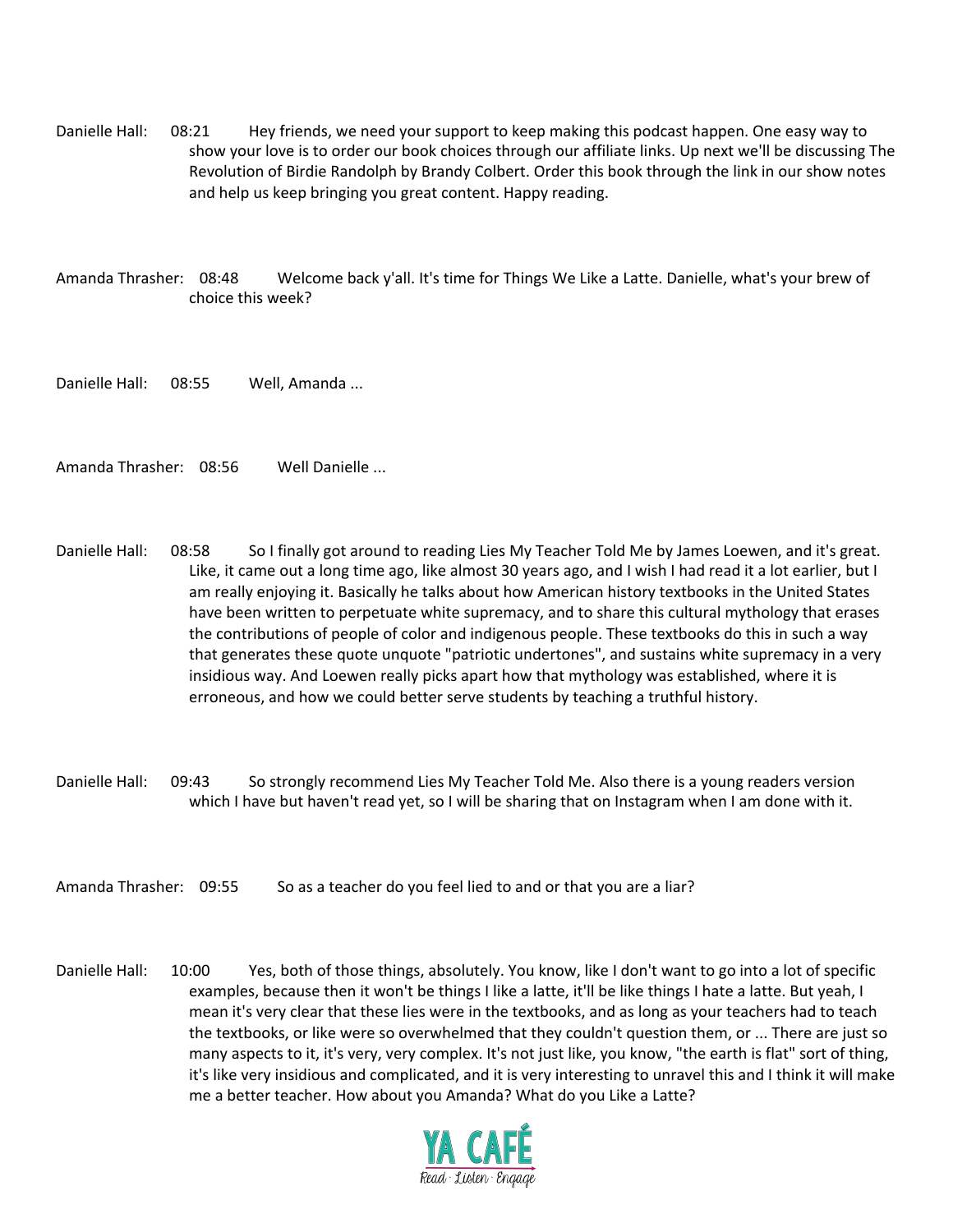Amanda Thrasher: 10:45 Well, for me this week I just devoured the book Fly Girls by Keith O'Brien. It is the story of five of the early female aviators in the United States.

Danielle Hall: 10:56 You're a female aviator!

- Amanda Thrasher: 10:58 I am, but I am not that kind of female aviator because they die a lot more and I don't like those odds. But this book is really fantastic. It talks a lot about early aviation and the concerted efforts of male aviation groups and the races to keep those girls out because "They just don't have the constitution for it, you see!" And I really just liked how this book not only told the story of the female aviators, but like provided enough background of like all the male aviators crashing and dying too that like it's clear that when a female dies it's not because she's a girl, it's because early aviation is a nightmare and a graveyard. And so I just love this book. I thought that it was so well done. It's Fly Girls by Keith O'Brien.
- Danielle Hall: 11:42 Excellent. And while we're here do you want to share a funny headline you dug out of the Coast Guard archives this week?
- Amanda Thrasher: 11:51 Yeah. So I found this newspaper article from 1974 when the first female was stationed at ... I believe it is Westport, but it doesn't matter. What's important is that this headline from 1974 says, "A pert lass; a CG first." \*laughter\* And I'm just like, "Oh newspapers." And it also says, "She emphatically declares that she's not a Women's Liber." And then a year later there's an article saying, "CG experience radicalizes woman." And in the first paragraph it says, "Serving in the Coast Guard has done more to turn me into a radical Women's Lib-er than anything that ever happened to me." And I love it. Love that.
- Danielle Hall: 12:30 We're going to take a quick break and when we come back we'll return to our discussion on The Downstairs Girl. The rest of the show will contain spoilers, so if you're leaving us here keep in touch on Instagram and Twitter at YA Cafe podcast. We'll be back.

Amanda Thrasher: 13:02 Welcome back y'all to the YA Cafe.

Danielle Hall: 13:04 We're continuing our discussion on The Downstairs Girl by Stacy Lee. If you haven't read this yet we want to warn you again that this segment will contain spoilers.

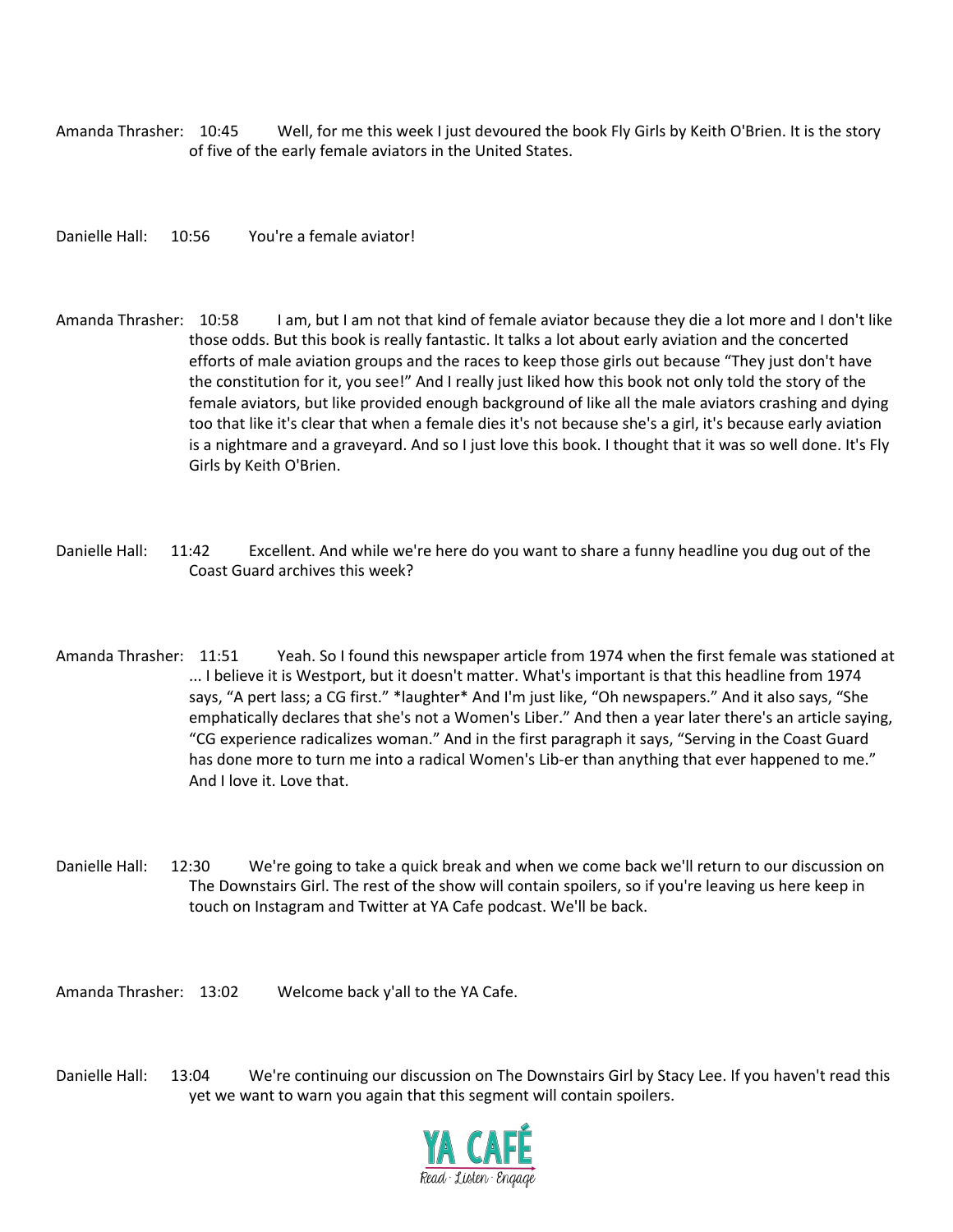```
Amanda Thrasher: 13:11 Spoilers!
```
Danielle Hall: 13:13 And horse racing.

Amanda Thrasher: 13:14 Boom. Before we jump into the horse racing ... Let's talk about ... She goes and works for the Paynes, and Caroline is terrible but Caroline has a secret: she's seeing a man, and then the man dumps her, and it's all just very scandalous.

Danielle Hall: 13:27 \*laughter\* They meet to make out in the graveyard.

Amanda Thrasher: 13:29 Awww yeah.\*laughter\*

Danielle Hall: 13:32 So what do you want to say about Caroline?

Amanda Thrasher: 13:34 I mean I just think that it's important to know that like Caroline is the worst from beginning to end. I mean she's not the worst actually. It turns out Mrs. Payne is the worst.

Danielle Hall: 13:43 Mrs. Payne is the worst.

Amanda Thrasher: 13:44 So Mrs. Payne seems like she's nice, like she's friendly to Jo and like she rehires her, and like she seems to keep her daughter Caroline in line. But then we discover that Mrs. Payne was Jo's biological mother who dumped her.

Danielle Hall: 14:00 Like she knew all along like-

Amanda Thrasher: 14:03 Ugh.

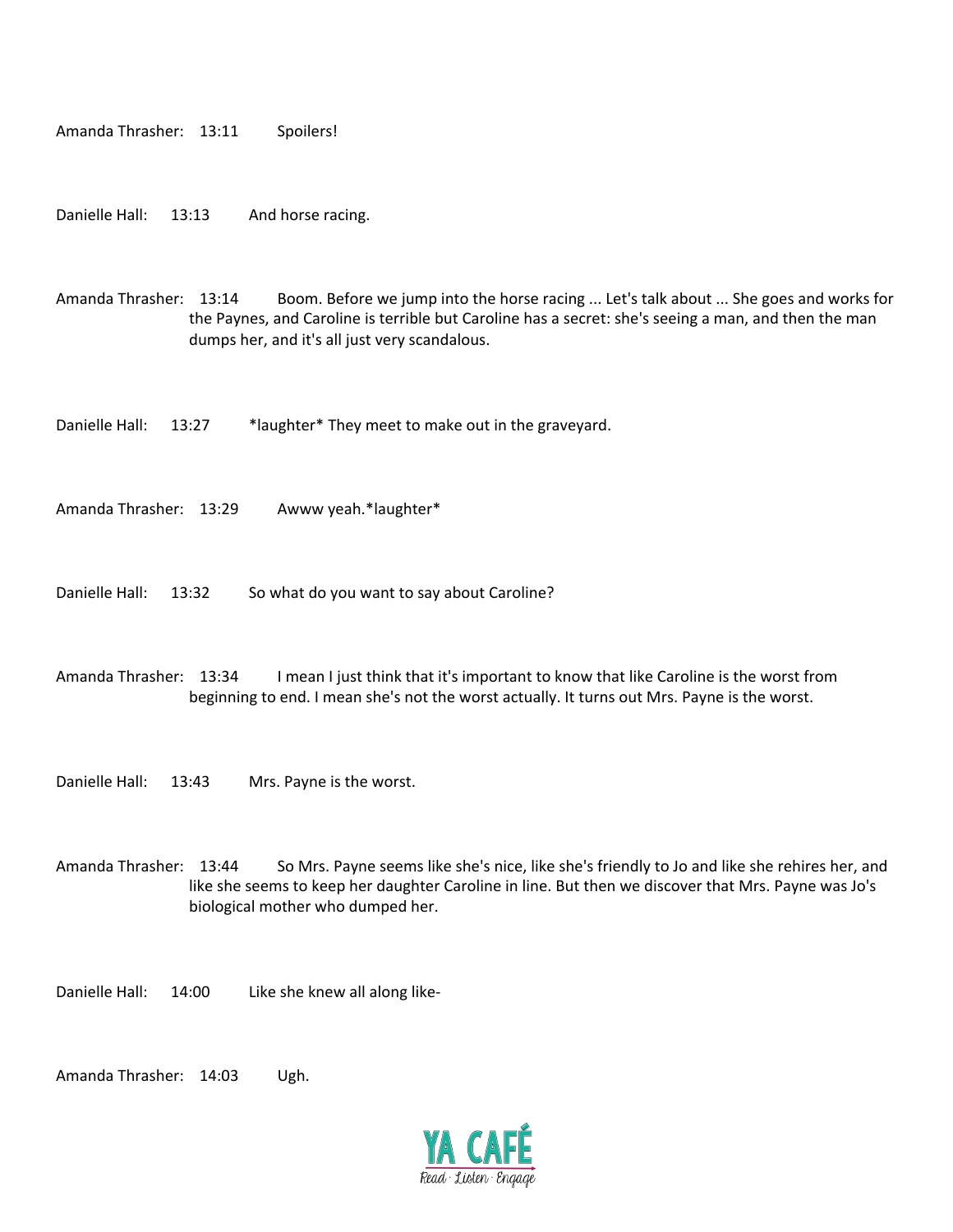Danielle Hall: 14:03 ... it's not a random sort of thing. Like they lived in the same town the whole time, and that's why Jo grew up in the house, as a servant y'all.

Amanda Thrasher: 14:12 Yeah.

Danielle Hall: 14:13 Ah, this makes me ragey.

Amanda Thrasher: 14:14 I mean like by the end of it Jo is like, "I think about what else could she have done with like this half-Chinese baby and blah blah blah," and I'm like, "Well, she chose wrong."

Danielle Hall: 14:24 She did choose wrong.

Amanda Thrasher: 14:25 I don't know what choosing right would be but it wasn't that.

- Danielle Hall: 14:28 So one of the things that we talk about a lot on this podcast is like how there's kind of like, the closure ending that you want, like you want the Mrs. Paynes of the world to get chewed out and like the Jo's to get closure. But then there's like these realistic sort of endings where things just sort of whimper out, because people don't want to address their past pain. And like this is one of those things where it's like, "Oh yeah, this is realistic." Jo Just has to get over it because Mrs. Payne is not going to acknowledge her.
- Amanda Thrasher: 15:00 Yeah, it's terrible. I mean after Caroline discovers this fact she takes the opportunity to be like one iota less horrible to Jo, so like, props to Caroline. I was super riveted by all of this. I really liked when Jo stood up to her and Jo was like, "Nope, I don't have any patience for you. You're not at all what I imagined a mother would be," and all of these kinds of things, "And I'm going to enter this horse in the race. I think you'll find it's a great idea." Like ...

Danielle Hall: 15:28 Yeah.

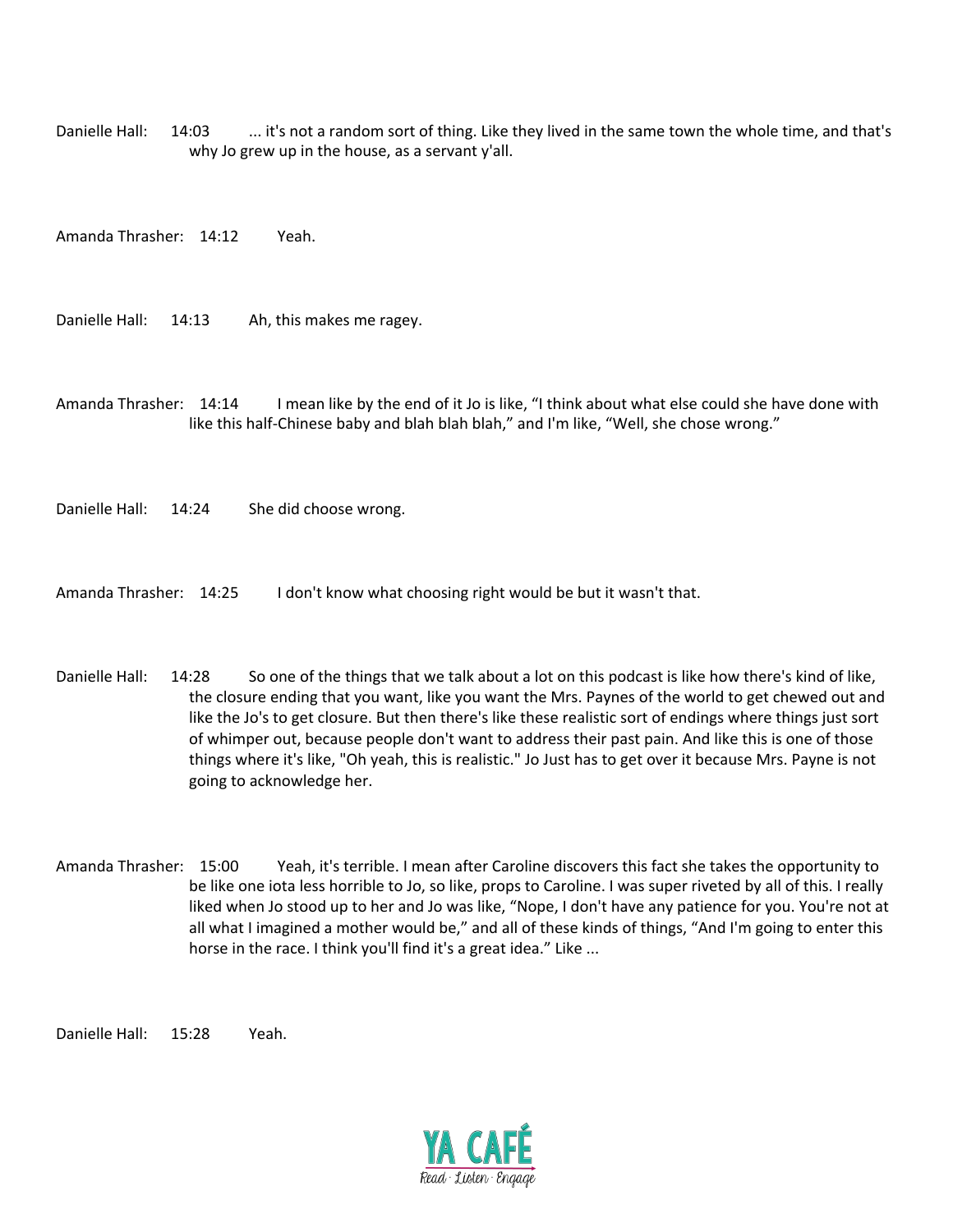Amanda Thrasher: 15:29 I really liked how Jo quickly leveraged this against her. Be like, "Oh, oh, I see. Okay, things are going to go my way now."

Danielle Hall: 15:38 Yeah. Like, "You are never going to acknowledge me or like, give me any sort of help in the world, but you will give me this one thing, like, I have it over you."

Amanda Thrasher: 15:48 Yeah.

- Danielle Hall: 15:49 I liked that too. And you know when it came down to talking about like, the racism that not only exists in this historic perspective, but like still our society, like Caroline and Mrs. Payne were not willing to give up any part of their privilege and reputation to do the correct thing by Jo.
- Amanda Thrasher: 16:09 Yeah. But what I want to talk about is suffragettes, because I also feel like that's a great modern day parallel because, by and large, the white female suffragettes were very into excluding people of color. They had the attitude and express this attitude verbatim in the book. Like, "Wait your turn. Your men got the right to vote and they messed it up. Like they're not going to vote." I mean never mind all of the systemic, institutionalized blocks against them going to vote. These white women were just like, "No," like, "They had their chance and they blew it so now it's our turn." Like, "I can't believe that black men were able to vote before we were, us, decent white women." Like ...
- Danielle Hall: 16:47 Oh, that was so good. And I really loved that scene at the suffragette meeting. So Jo comes into this with Noemi who works in the Payne household, and they were just so good together, and Noemi has like so much energy, and like you said, the white suffragettes or just like, "No, wait your turn."
- Amanda Thrasher: 17:10 Yeah, and that's still a huge problem. Like anytime people ignore intersectionality and ignore like all of the areas that need addressing ...

Danielle Hall: 17:17 Right, we want gay marriage before trans ...

Amanda Thrasher: 17:20 Exactly. All I could think about reading this was the Human Rights Campaign with their, you know, neo liberal, like, "Trans people, just wait your turn. We're going to get gay marriage going, that's going to help like rich gays, and then we're going to help you out." So I definitely felt like the

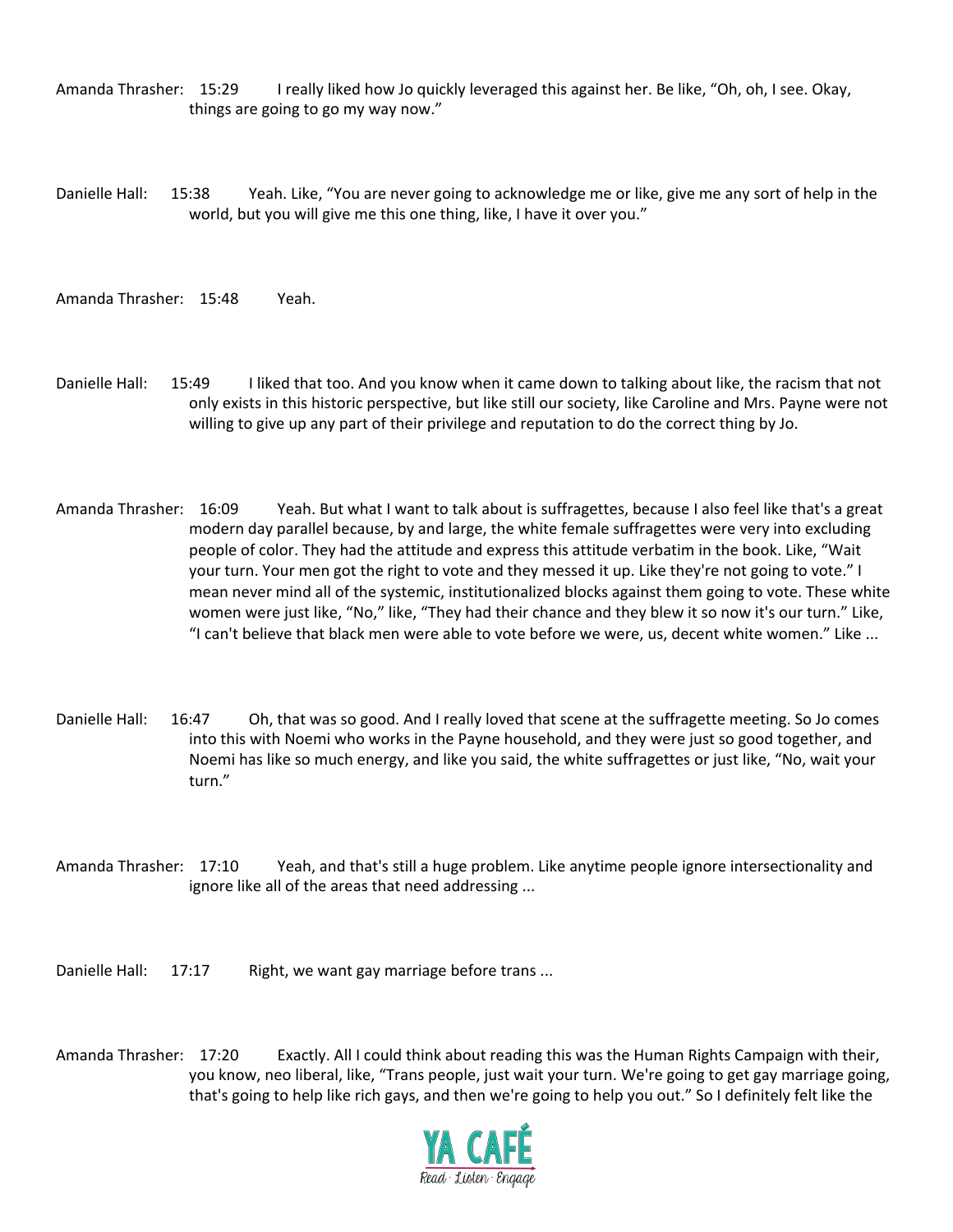parallels were very present and like important to keep in mind for all activist groups to not leave people out, because obviously somebody like Noemi would be hugely powerful and incredibly influential in like her sphere if you give her a microphone.

- Danielle Hall: 17:51 Yes, I agree. And one of the things I love about Stacey Lee is how strategically she creates these parallels between her historical novels and like, our modern world. Like, these are not foreign struggles to us, we still have them, and it's so intentional and so well done. I truly find her work so riveting. Like I am definitely one of her true fans who will like buy everything she writes from now on.
- Amanda Thrasher: 18:21 I loved this book being a historical book because I think that it's really important to remember that we have always been a nation of immigrants, and that includes a lot of people who don't fit into like black or white, and like their stories in historical fiction often are completely erased. Like, have you ever read a book about a Chinese person in the 1900s in the south?

Danielle Hall: 18:45 By Stacey Lee.

- Amanda Thrasher: 18:47 By Stacy Lee.\*laughter\* I'm not sure that I have, and it's hugely important to just like fill in these gaps of our cultural consciousness, and our like idea of who we are and who has built this country. So like the presence of Jo as a Chinese protagonist, hugely important, great that she had to grapple with it all the time. Like old Gin at one point during the streetcar segregation was like, "Where are we supposed to go? We're not black. We're not white. Do you want us to go like, on the hood? Like, what's up?" And I really thought that she did so good with painting this world where Jo doesn't quite know exactly where she fits but she knows where she doesn't fit.
- Danielle Hall: 19:26 Yeah, absolutely. And we haven't talked much about the family of printers, and the printing press, and all of that, but I did want to shout out that at the end there is sort of like a found family scene. I enjoyed that. I always like like a shout out to found families.

Amanda Thrasher: 19:47 I Like a good found family, definitely.

Danielle Hall: 19:49 Hey.

Amanda Thrasher: 19:50 Hey.

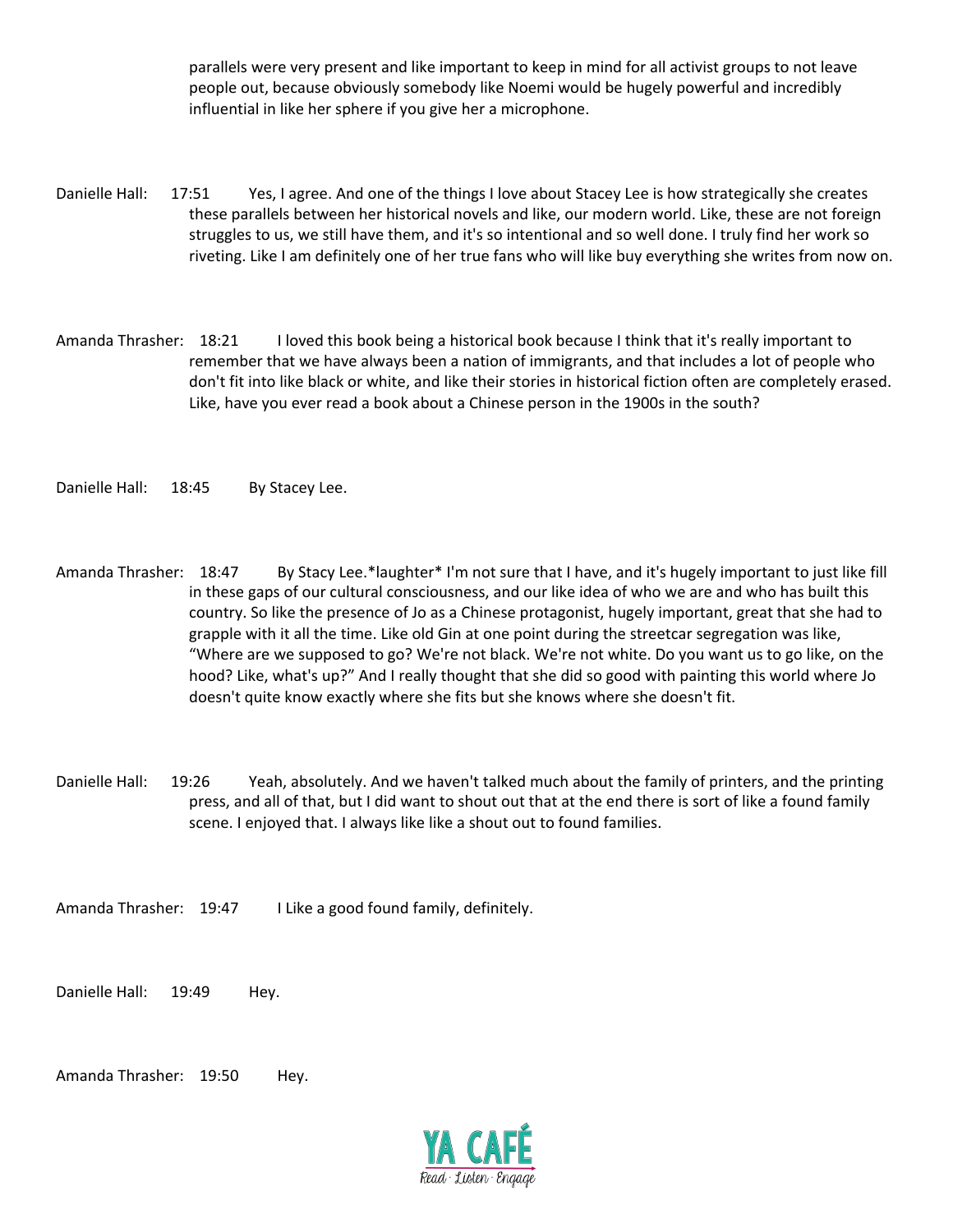| Danielle Hall:         | 19:55 | *singing* The race is a metaphor. *laughter* I wonder if Erin still listens to our podcast.                                                                                                                                                                                      |
|------------------------|-------|----------------------------------------------------------------------------------------------------------------------------------------------------------------------------------------------------------------------------------------------------------------------------------|
| Amanda Thrasher: 20:01 |       | I hope she does.                                                                                                                                                                                                                                                                 |
| Danielle Hall:         | 20:02 | Erin, if you're listening, we love you. So the most interesting part of this horse race for me,<br>like, okay everybody, she's the protagonist, we all saw it coming, she wins the horse race. Except that<br>they call it a tie because of course they have to, because racism. |

Amanda Thrasher: 20:21 Yeah. Racism and sexism here because intersectionality.

Danielle Hall: 19:51 Let's talk about horse racing. So there's a horse race in this book.

Danielle Hall: 20:24 Oh yeah.

Amanda Thrasher: 20:25 So I thought it was great.

Danielle Hall: 20:27 It's like no matter how hard she works in her life the quote unquote "best she can hope for" is to tie the white guy.

- Amanda Thrasher: 20:37 Yeah. So as I was reading, old Gin got hurt and could no longer race, I was reading, I was like, "Oh, is this going to happen? Is this ... Oh, it's happening." And then I felt just resignation and then I was like, "Okay, let's go with it," and then it worked out great. Did you not feel that? Were you like, "Oh, she's going to race. She's going to ... ah man. Like she's racing."
- Danielle Hall: 20:55 I was along for the ride. It was great. Keep doing you Stacey Lee. Don't listen to these haters. \*laughter\*